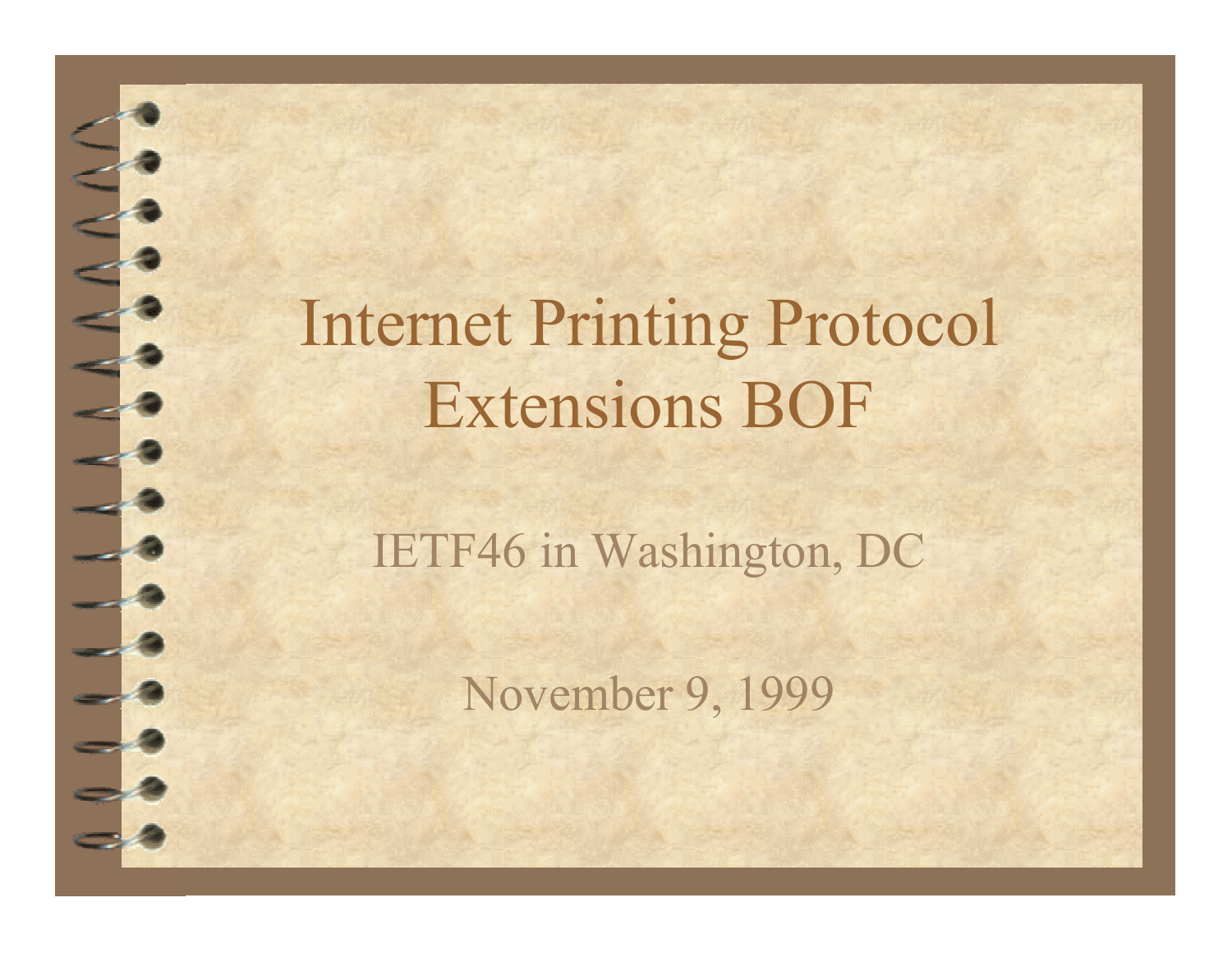Agenda for Internet Printing Protocol Extensions (ippext)

Chair: Carl-Uno Manros

The intent of this work is to provide a number of extensions which were not covered by the original IPP WG charter, but for which there is industry demand.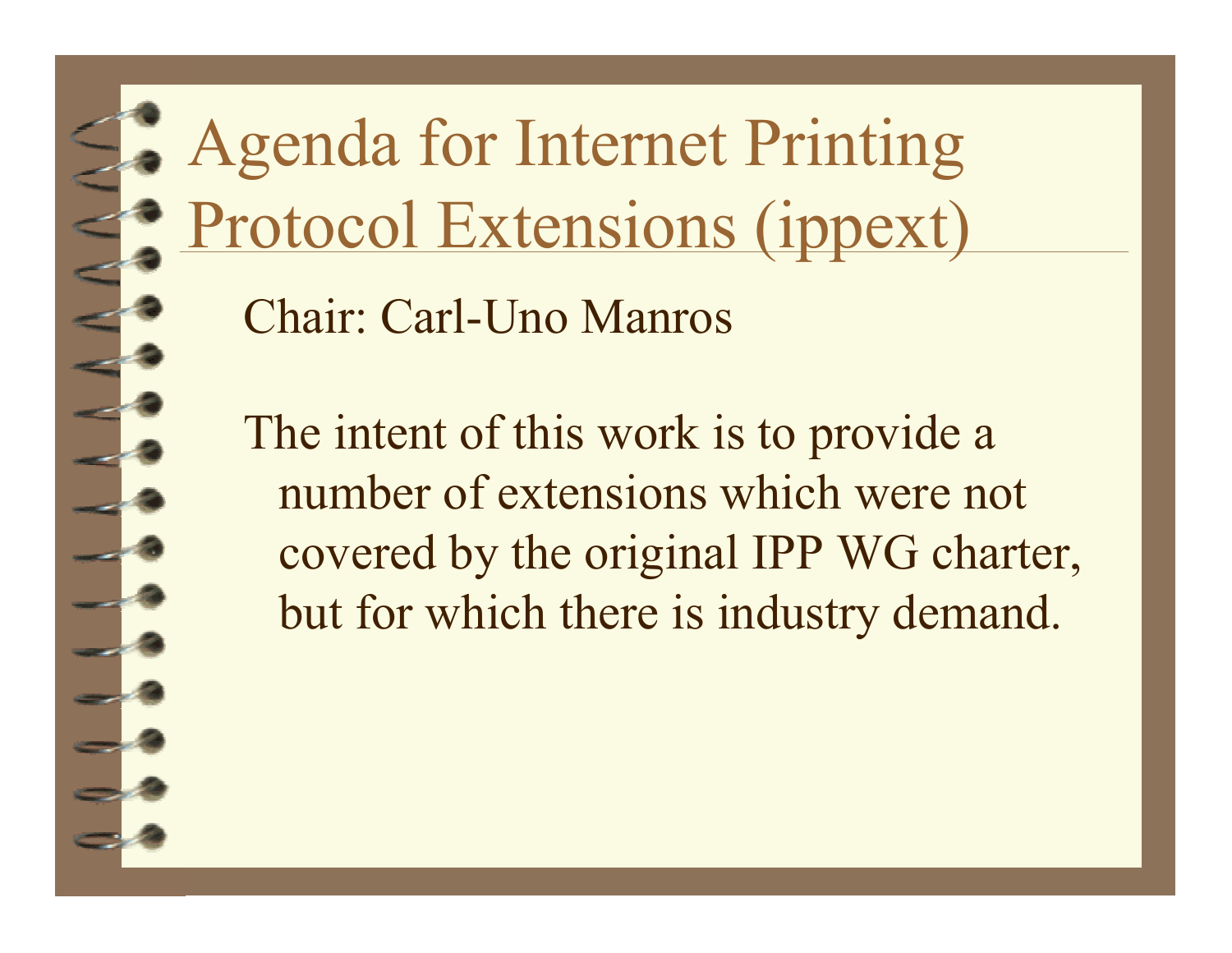## Agenda for Internet Printing Protocol Extensions (ippext)

- ✔Short summary of the work done in the IPP WG.(Final drafts currently with the IESG).
- **►Explanation of the three proposed** extensions areas:
	- 1) **IPP Notifications** (already started)
	- 2) **IPP Optional Operations for Operators & Administrators**
	- 3) **IPP Extensions for Advanced Production Printing**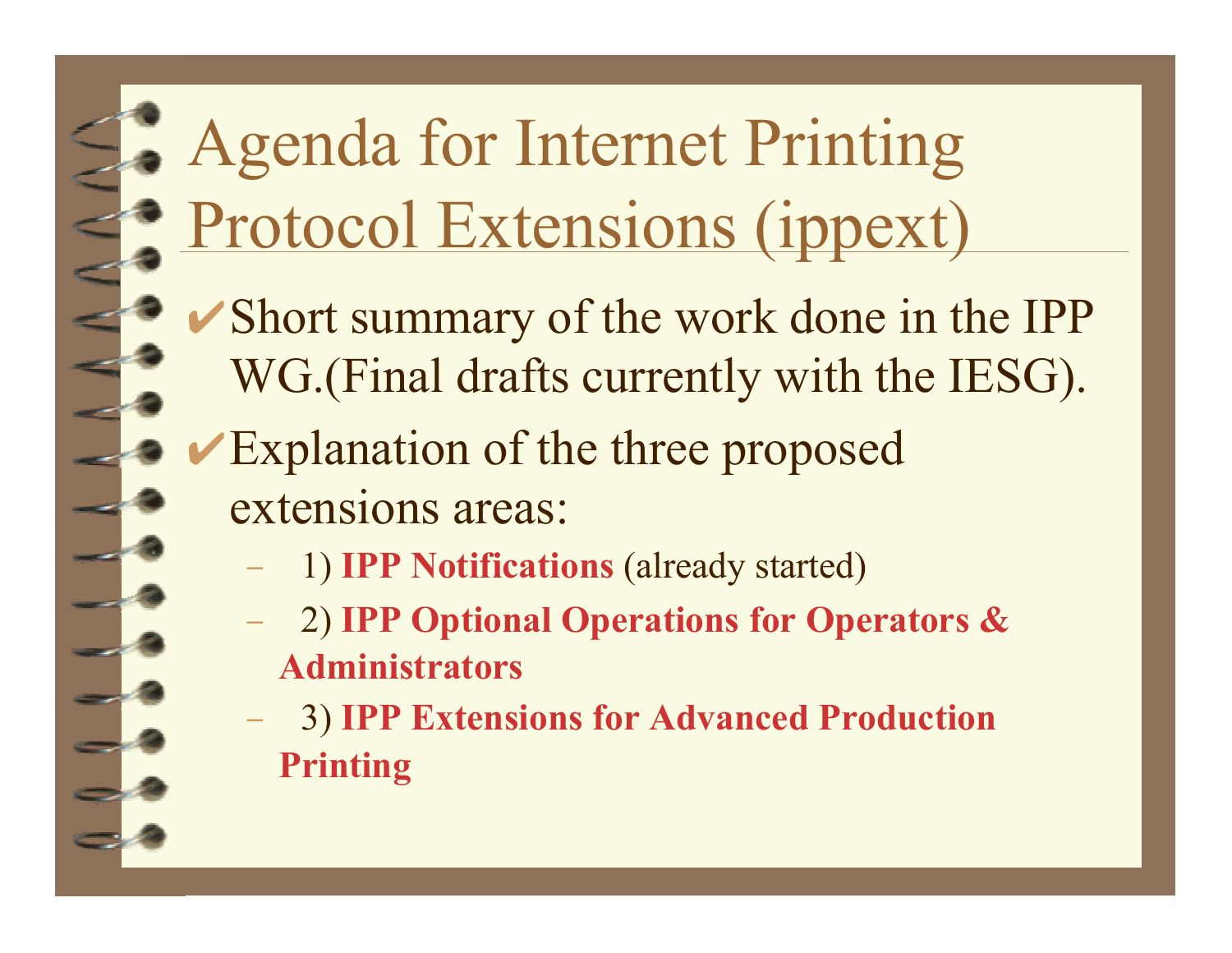# Agenda for Internet Printing Protocol Extensions (ippext)

✔Discussion and checking the level of IETF interest for these extensions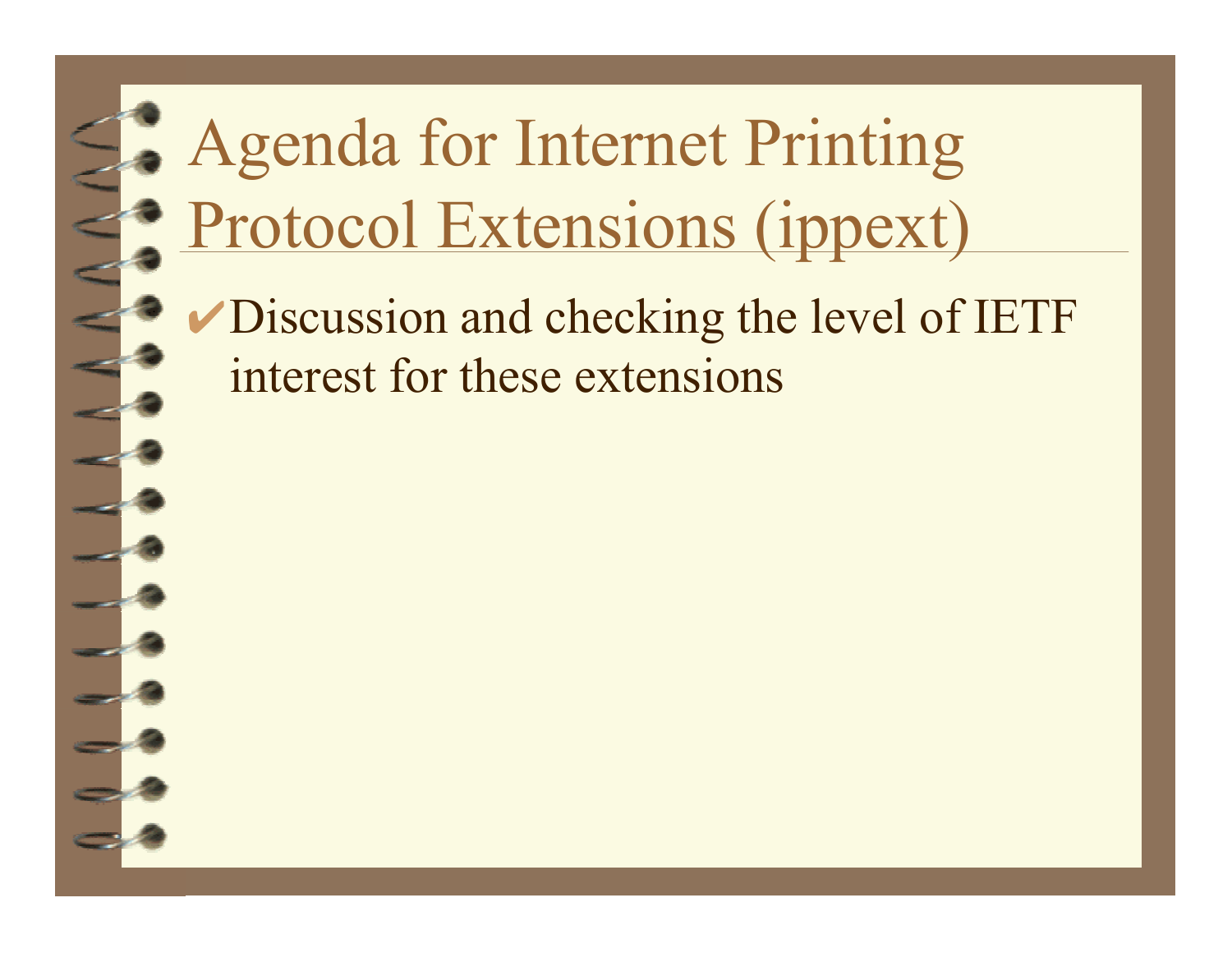### IPP Notifications

#### **Draft Documents**

- Internet Printing Protocol/1.1: Requirements <draft-ietf-ipp-not-03.txt>
- Internet Printing Protocol/1.1: IPP Event Notification Specification <draft-ietf-ipp-not-spec-01.txt>
- Internet Printing Protocol/1.1: HTTP-Based IPP Notification Delivery Protocol  $\alpha$  -draft-ietf-ipp-not-http-delivery-00.txt>
- Internet Printing Protocol/1.1:Notifications over SNMP
	- <draft-ietf-ipp-not-over-snmp-00.txt>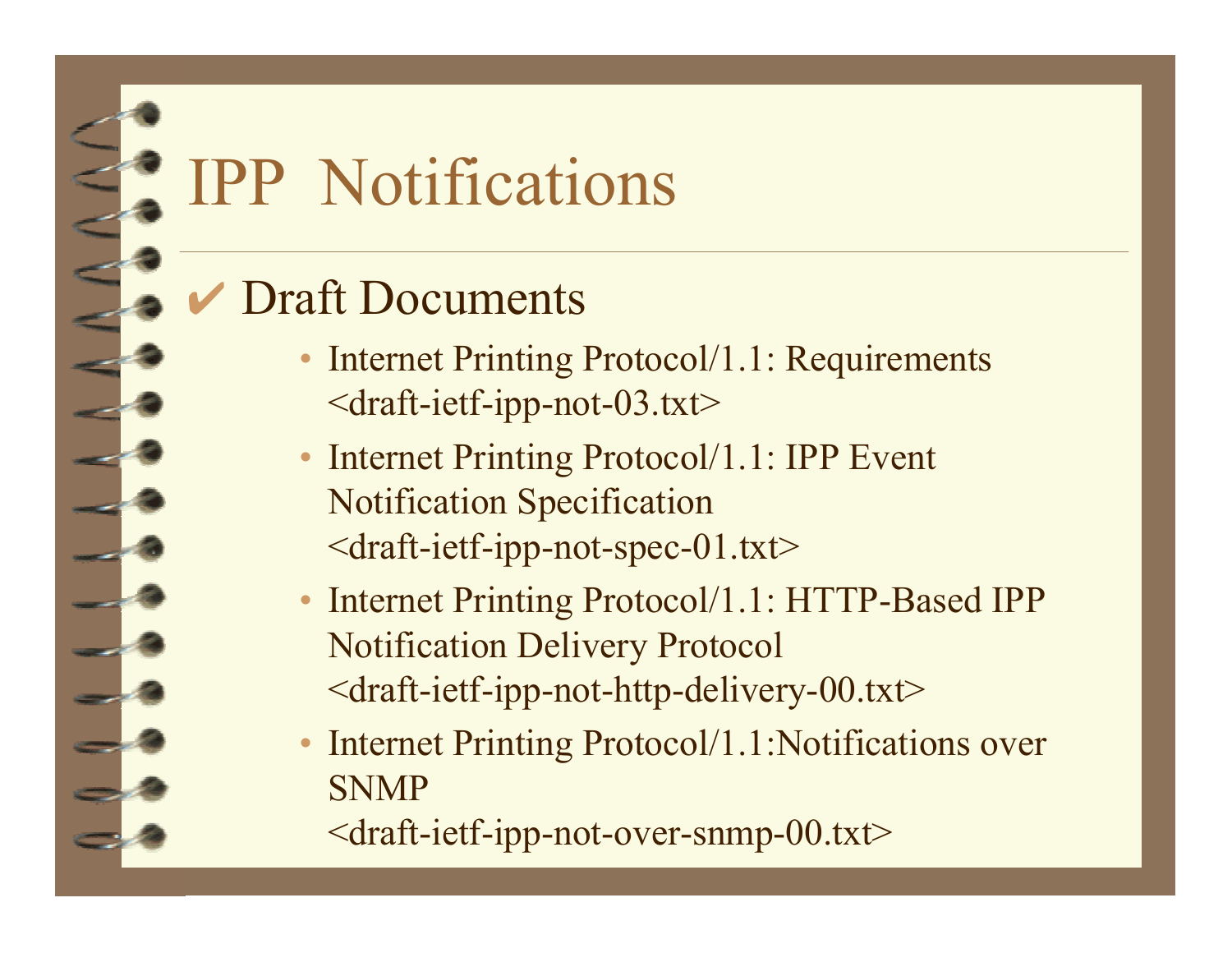### IPP Notifications

#### Goals and Requirements

- Subscription model
	- For print job events and printer events
	- Different granularity of events, from per job to per page
	- With the print job or separately
- Delivery
	- To job submitter, but also to other parties
	- One delivery method can't meet all requirements
	- •Human and Machine friendly notification format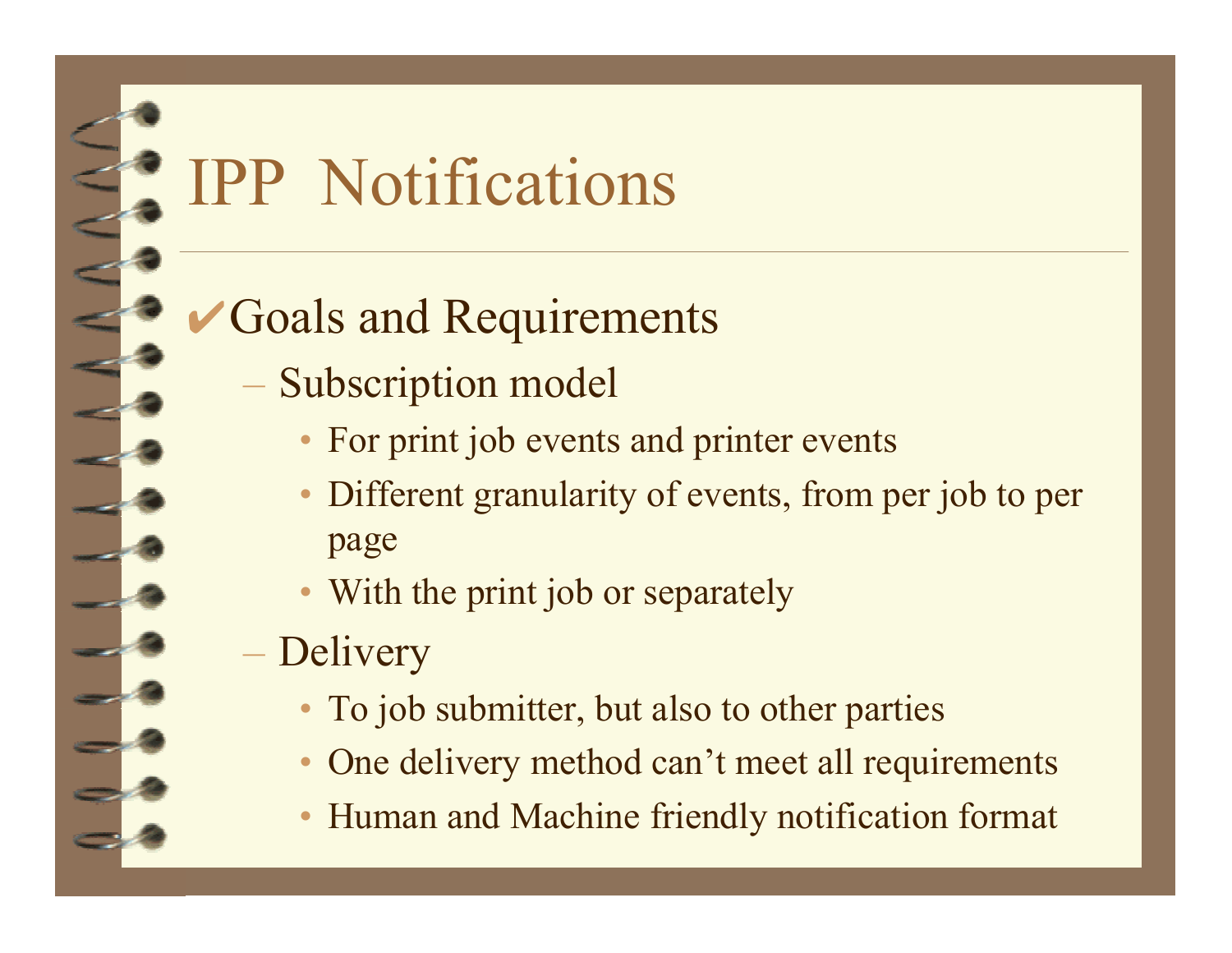### IPP Notification Model

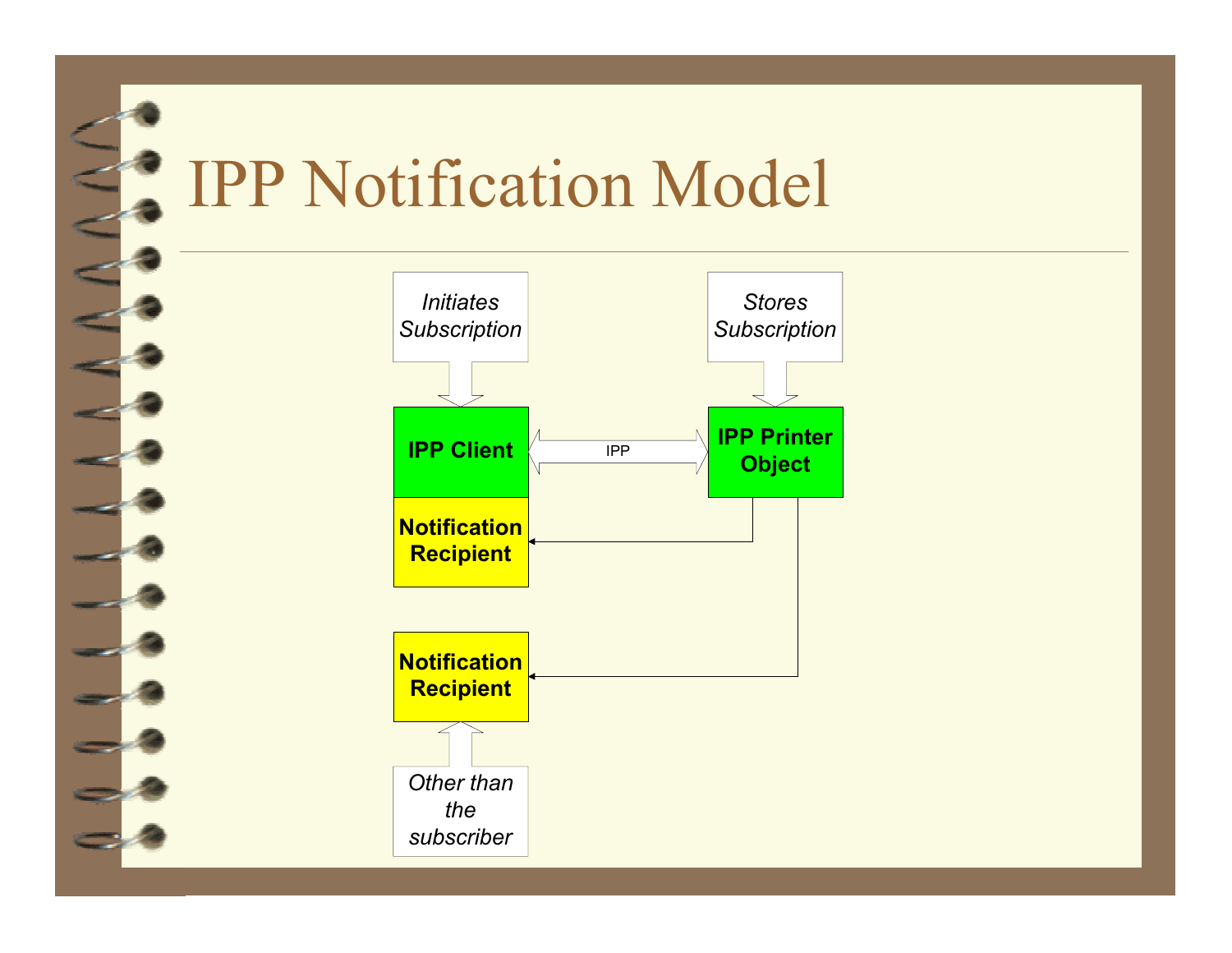### IPP Notification Operations

- Subscription using job submission operations
	- Print-Job
	- •Print-URI
	- •Create-Job

**► Subscription using separate new operations** 

- •Create-Job-Subscription
- •Create-Printer-Subscription
- Other new operations
	- •Get-Subscription-Attributes
	- •Renew-subscription
	- •Cancel-Subscription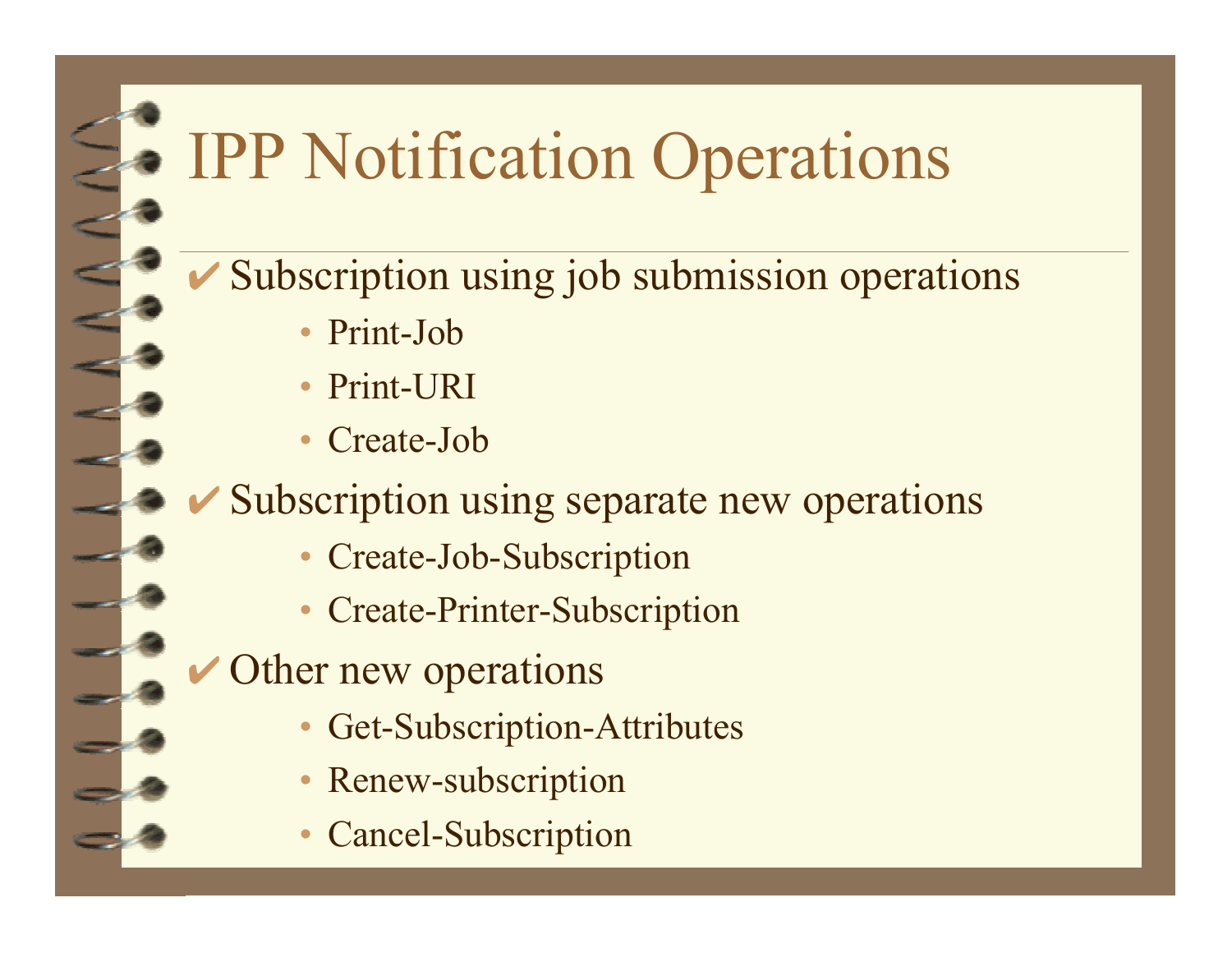#### IPP Notification Delivery Options

- $\vee$  Over email, with the possibility to gateway into other services such as instant messaging or pagers
- **✔Over SNMP traps**
- **► Over IPP using a new operation and getting** notifications in multi-part MIME responses
- ✔Over new IPP Notification Protocol running over HTTP (client in printer, server in work station)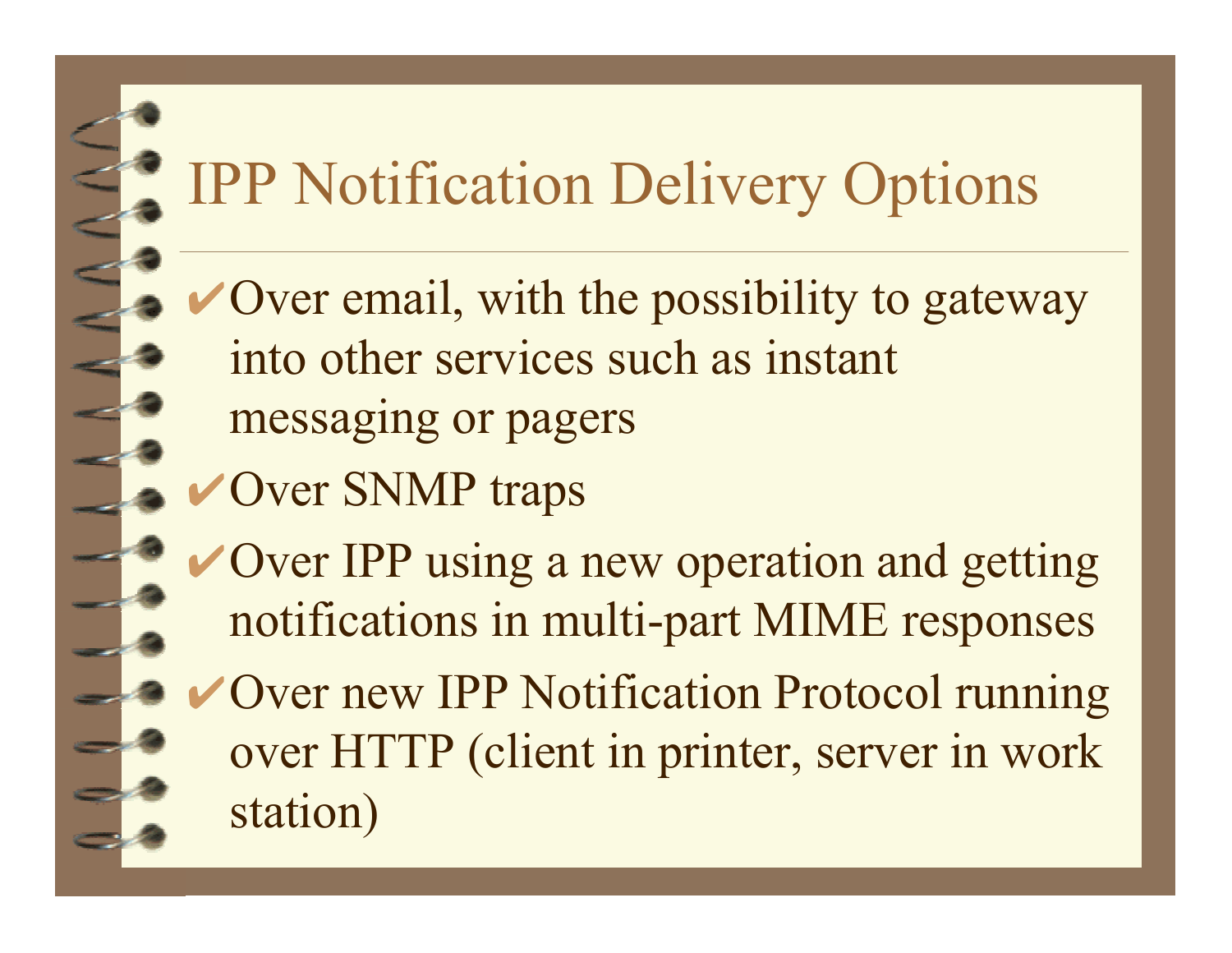## IPP Optional Operations

#### Draft Document

- • Internet Printing Protocol/1.1: Set 2 Operations <draft-ietf-ipp-ops-set2-00.txt>
- Plan to split this up into two documents, one for printer objects and one for device objects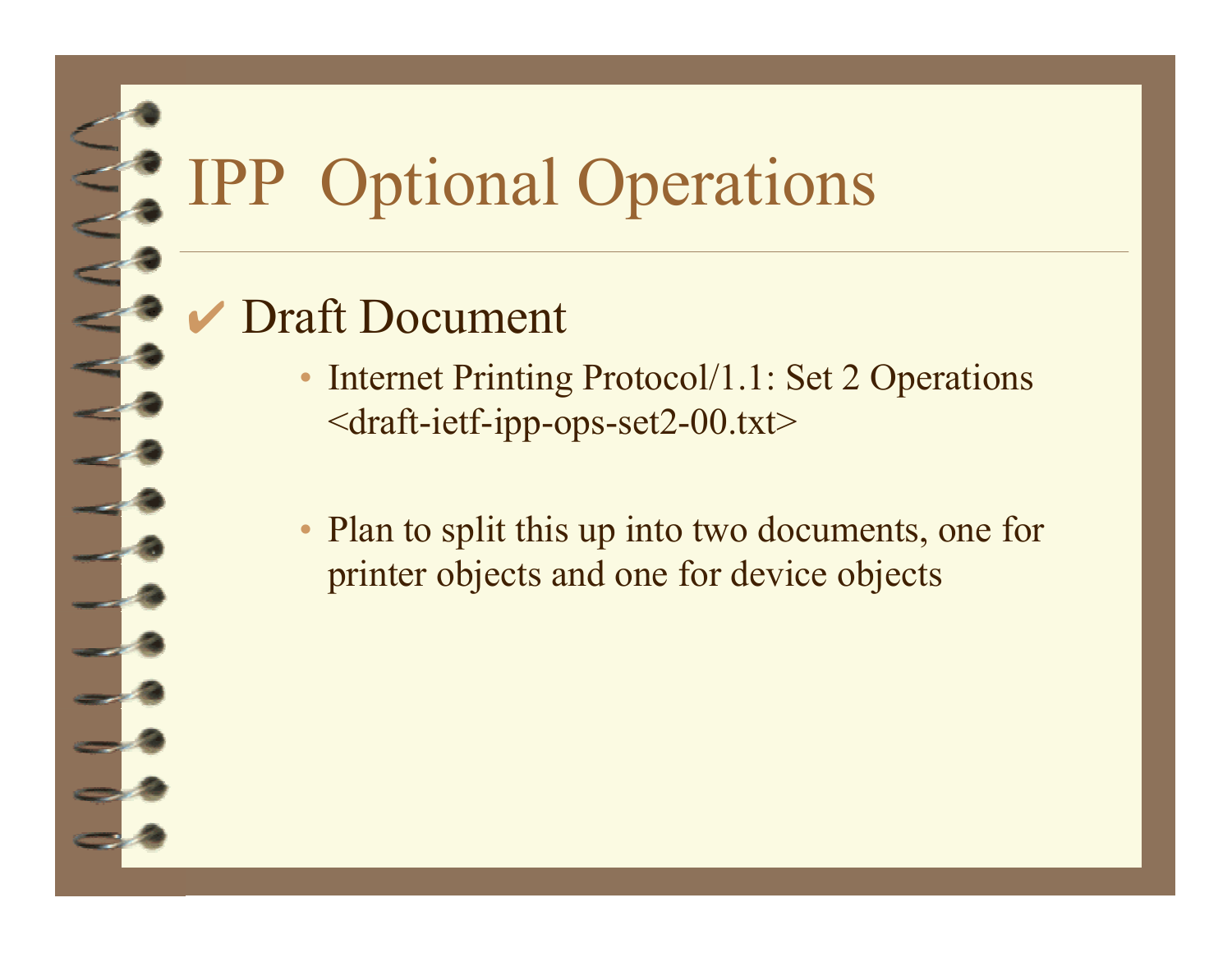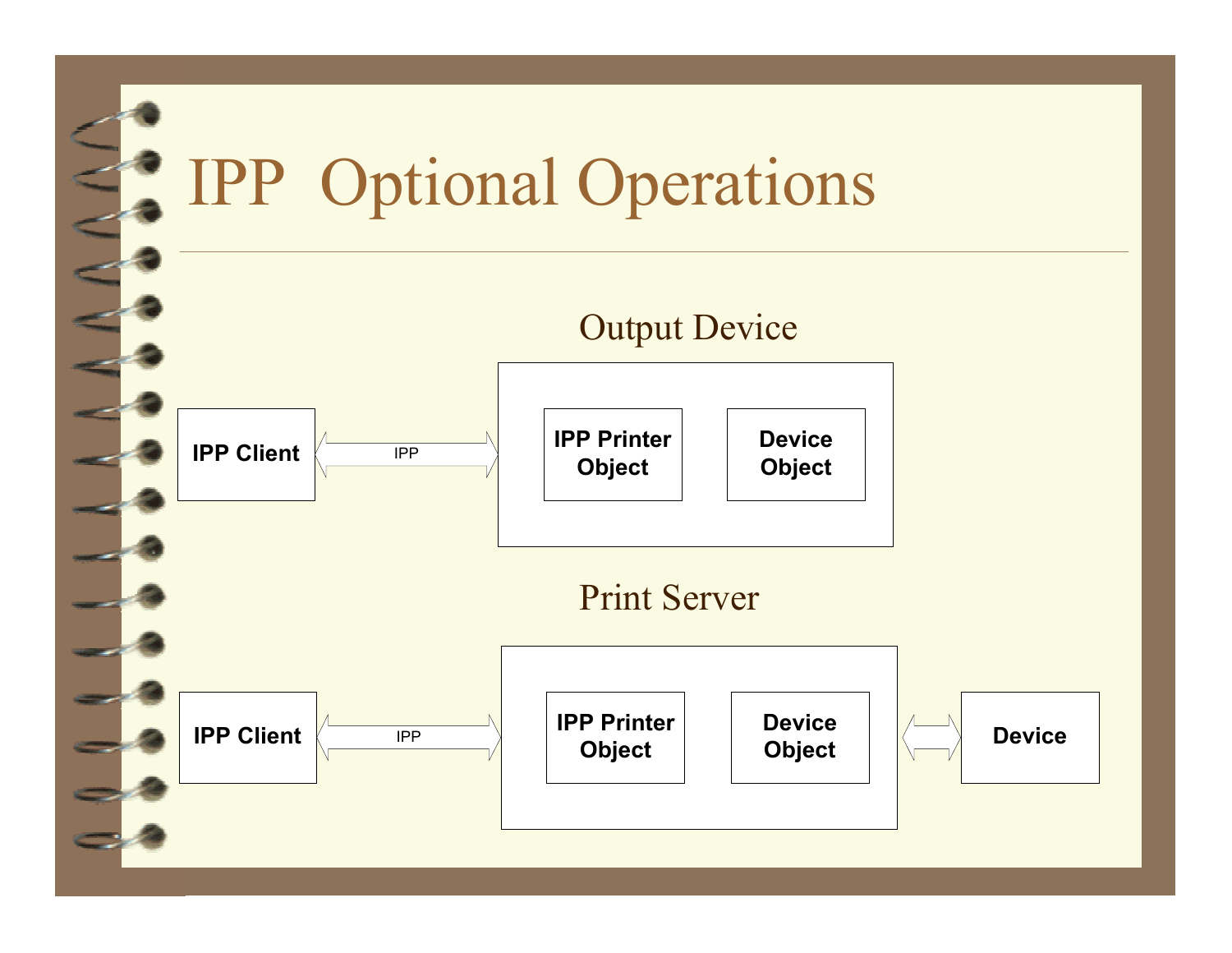# IPP Optional Operations

#### Operations on IPP Printers

- Printer Object
	- Set-Printer-Attributes
	- Enable-Printer
	- Disable-Printer
	- Restart-Printer
	- Shutdown-Printer
	- Resume-Job
	- Promote-Job
- Job Object
	- Set-Job-Attributes
	- Reprocess-Job
	- Cancel-Current-Job
	- Pause-Current-Job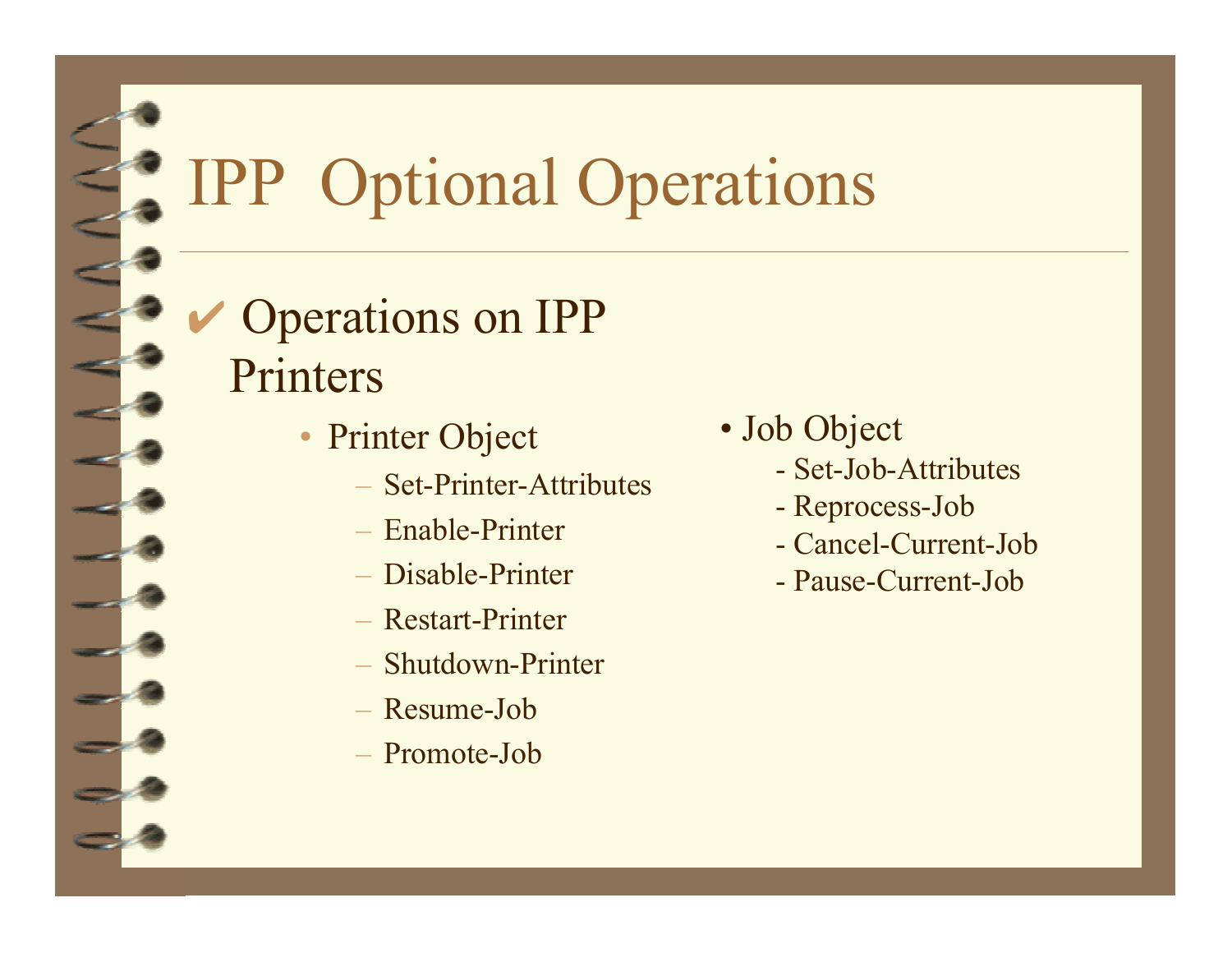# IPP Optional Operations

#### **Operations on Devices**

- Get-Device-Attributes
- Set-Device-Attributes
- Pause-Device
- Reset-Device
- Restart-Device
- Shutdown-Device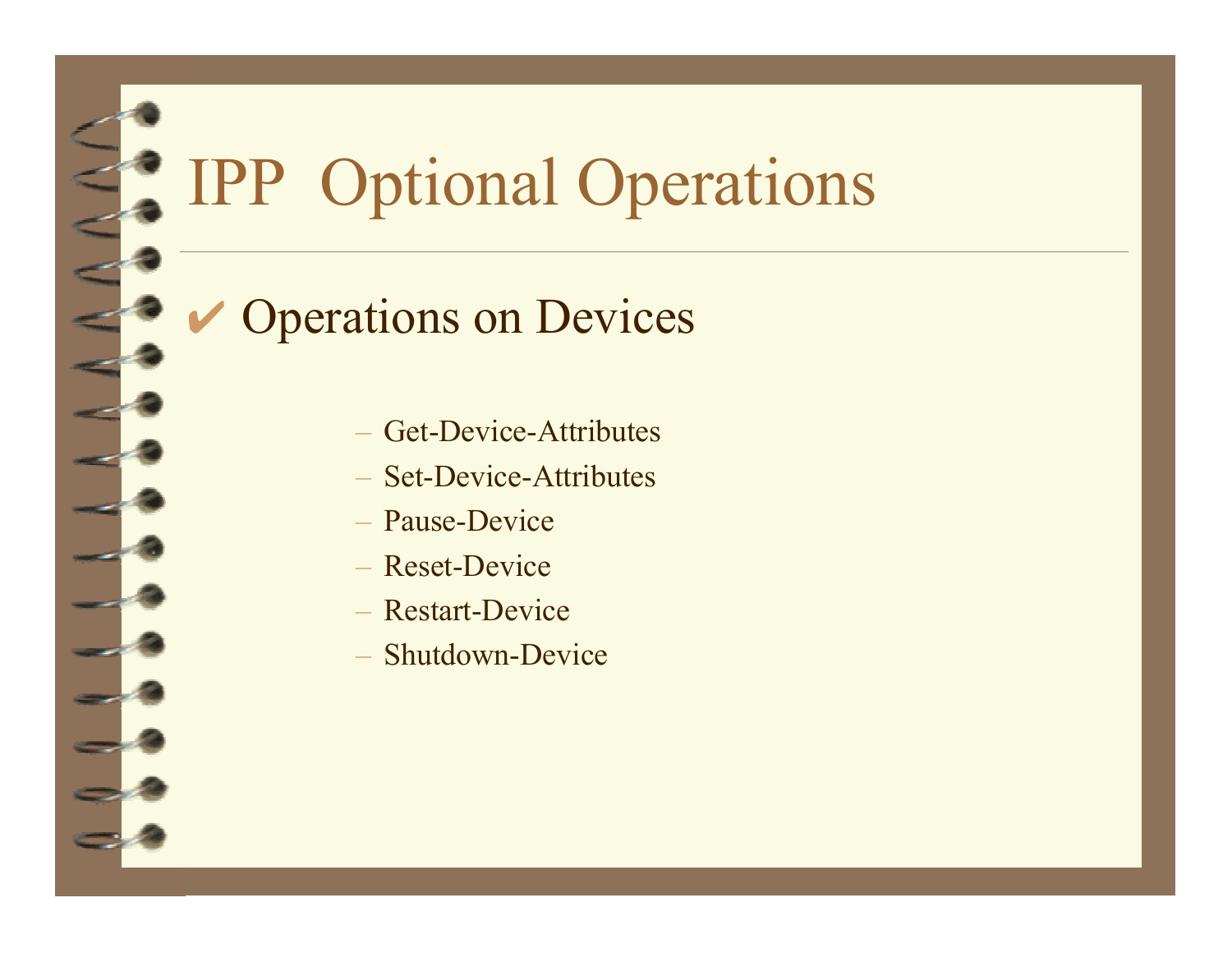#### IPP Production Printing Extensions

- ✔Professional production printing requires more detailed control over complex print jobs:
	- Document level control
	- Page range or single page control
	- Different capabilities and attributes for different interpreters (e.g. Postscript vs. PCL, vs. TIFF)
	- More attributes for post processing (binding, enveloping etc.)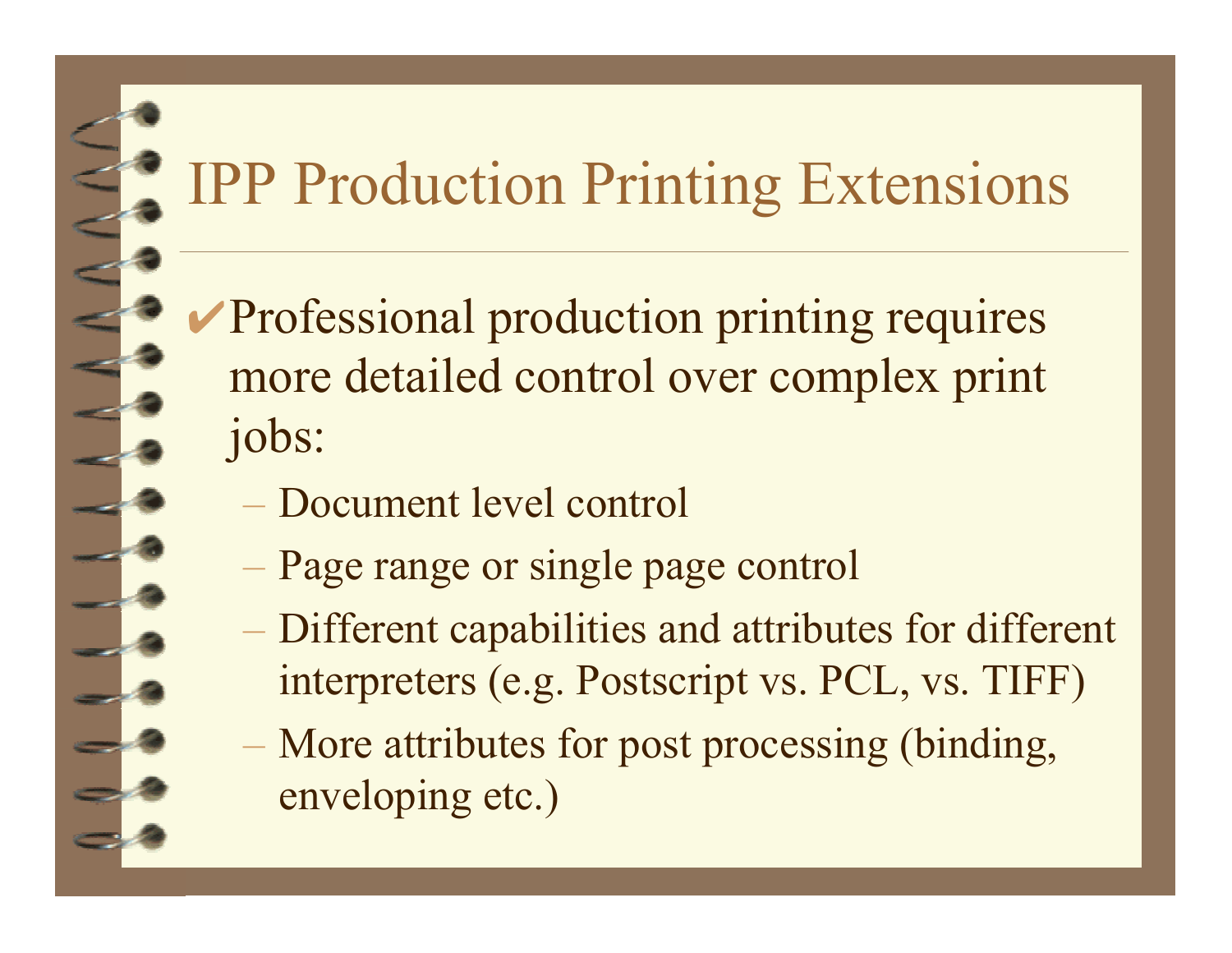# Proposed Milestones for ippext

#### $\vee$  1) IPP Notifications

- a) Requirements
	- » first I-D Done
	-
- b) Notification Model & Subscription
	- » first I-D Done
	- » WG Last Call December 1999
- c) Notification Delivery (several)
	-
	-

» WG Last Call December 1999

» first I-Ds November 1999 WG Last Call February 2000